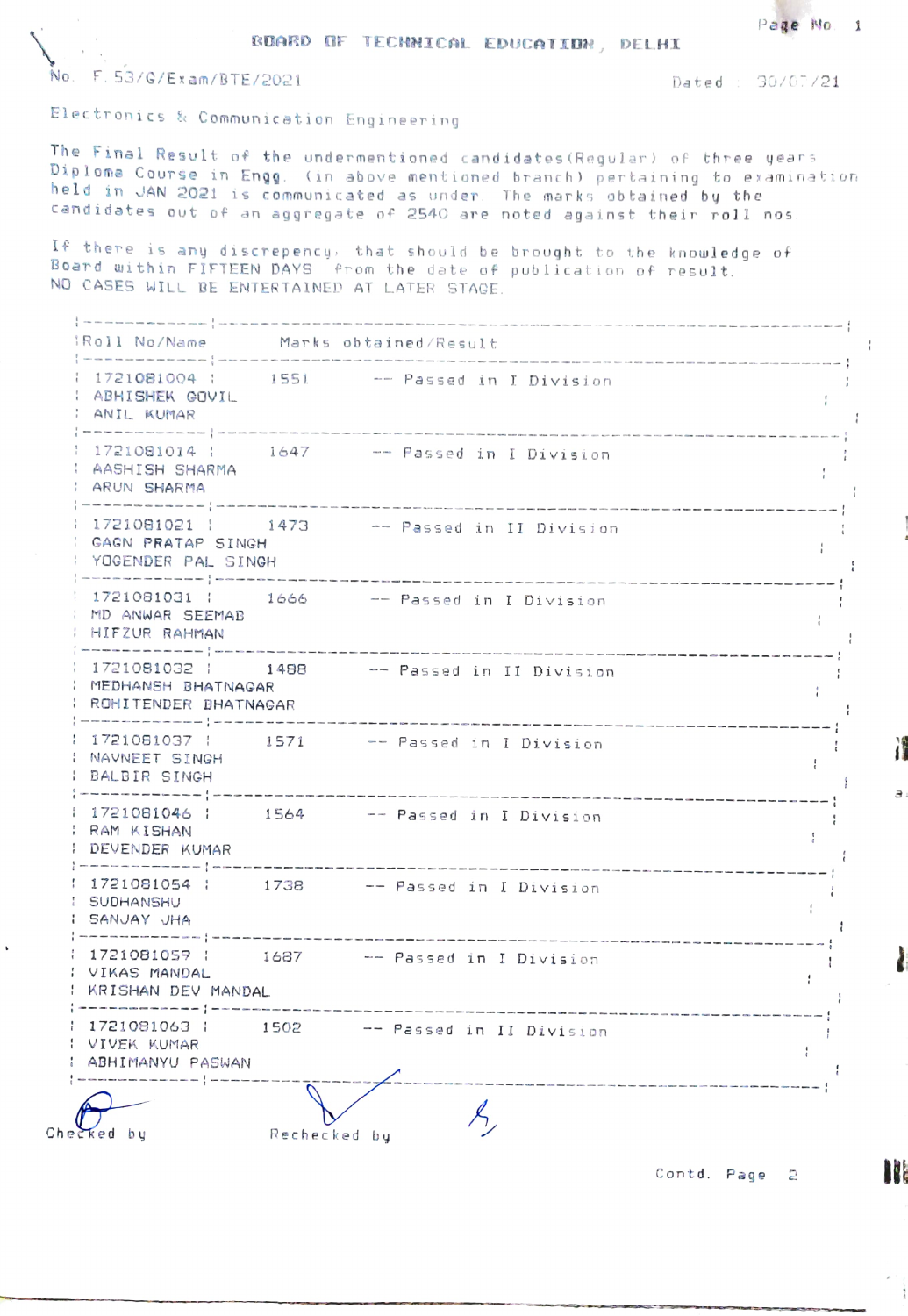BUARD OF TECHNICAL EDUCATION, OELHI

F. 53/G/Exam/BTE/2021 NO.

glectronics & Communication Engineering

The Final Result of the undermentioned candidates (Requiar) of three years piploma Copage in Engg. (in above mentioned branch) pertaining to examination candidates out of an aggregate of 2540 are noted against their poll nos.

If there is any discrepency, that should be brought to the knowledge of Board within FIFTEEN DAYS from the date of publication of result. NO CASES WILL BE ENTERTAINED AT LATER STAGE.

| :Roll No/Name                                      | Marks obtained/Result           |  |
|----------------------------------------------------|---------------------------------|--|
| 1721081065  <br>: YASH MAIKHURI<br>RAKESH MAIKHURI | -- Passed in I Division<br>1601 |  |
| Checked                                            | Rechecked by                    |  |

NOTE:

1. Performance: -

- Failed to complete the aggregate a) Below 40% b) 40% & above but less than 50% - Pass c) 50% & above but less than 60% - Passed in II Division d) 60% & above but less than 70% - Passed in I Division - Passed in I Division with Distinction e) 70% % above

Forwarded to the i) Principal, Chhotu Ram Rural Institute of Technology, Kanjhaw! for information and necessary action.

ii) Recordkeeper, BTE for issue of diploma

(Dr. GHANSH CONTROLLER

Page No. 2

Dated : 30/07/21